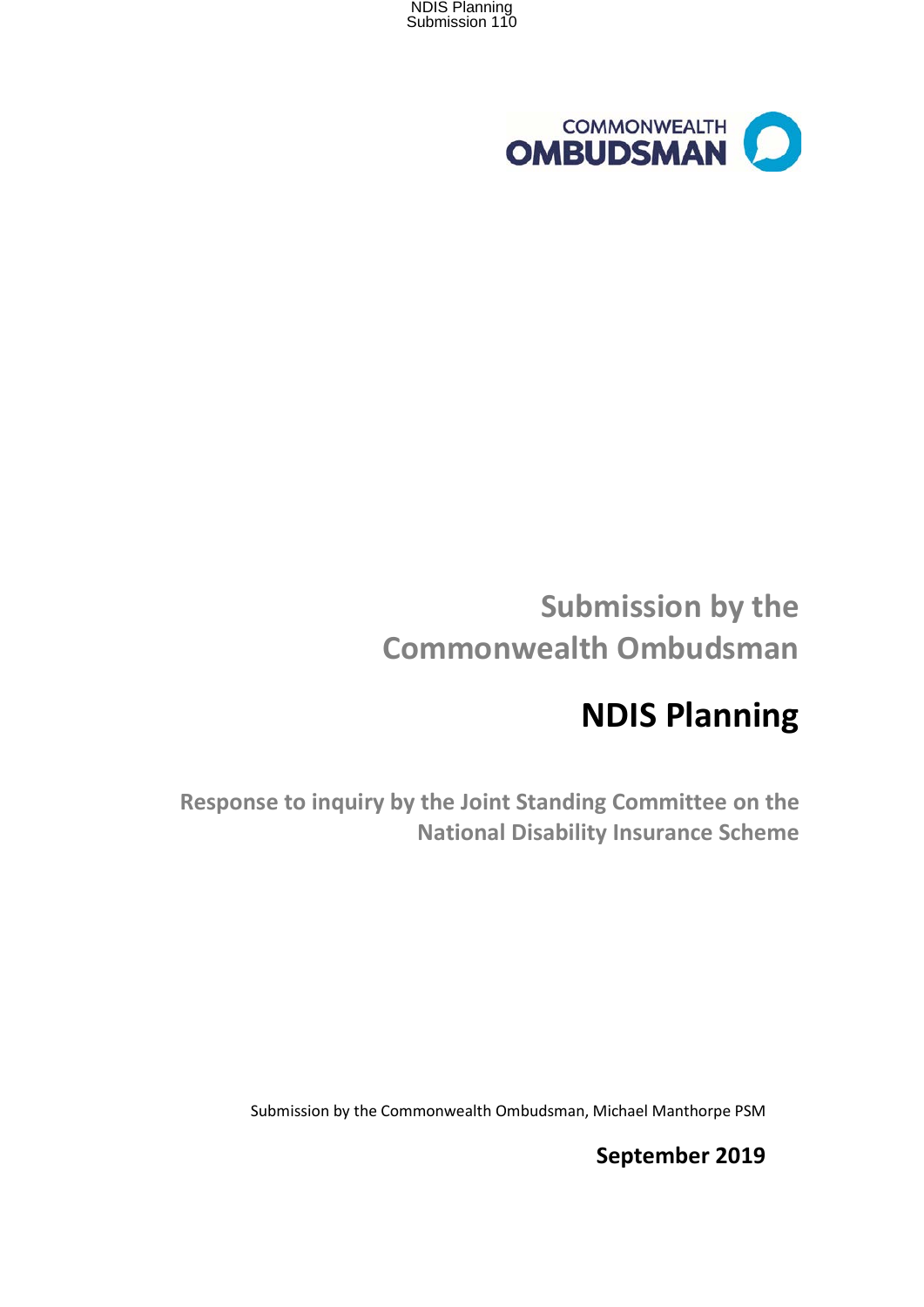### **Introduction and summary**

The Office of the Commonwealth Ombudsman (the Office) welcomes the opportunity to make a submission to the inquiry by the Joint Standing Committee on the National Disability Insurance Scheme (NDIS) into NDIS Planning.

As part of its broad oversight role of Commonwealth Government administration, the Office has oversight responsibility for the actions of the National Disability Insurance Agency (NDIA). Our Office handles complaints about the NDIA's administrative actions and decisions. We can also consider complaints about contracted organisations who deliver services on behalf of the NDIA, including local area coordinators who conduct information gathering and pre-planning interviews and Early Childhood Early Intervention partners.

## **Background**

The purpose of the Office of the Commonwealth Ombudsman is to:

- provide assurance that the organisations we oversight act with integrity and treat people fairly
- influence systemic improvement in public administration in Australia and the region.

We seek to achieve our purpose through:

- correcting administrative deficiencies through independent review of complaints about Australian Government administrative action
- fostering good public administration that is accountable, lawful, fair, transparent and responsive
- assisting people to resolve complaints about government administrative action
- providing assurance that Commonwealth, State and Territory law enforcement, integrity and regulatory agencies are complying with statutory requirements and have sound administrative practices in relation to certain covert, intrusive and coercive powers.

Through the investigation of complaints about the actions of a Commonwealth department or agency, the Office can build up a detailed picture of an agency's operations. In addition to resolving individual complaints, the Office monitors programs to identify systemic issues which raise concerns about public administration matters.

The Office is committed to working closely with the NDIA, the Department of Social Services, the NDIS Quality and Safeguards Commission, the community, service providers and people living with disability and their families, to understand the way the NDIS is working in practice, and influence systemic improvement in the administration of the scheme.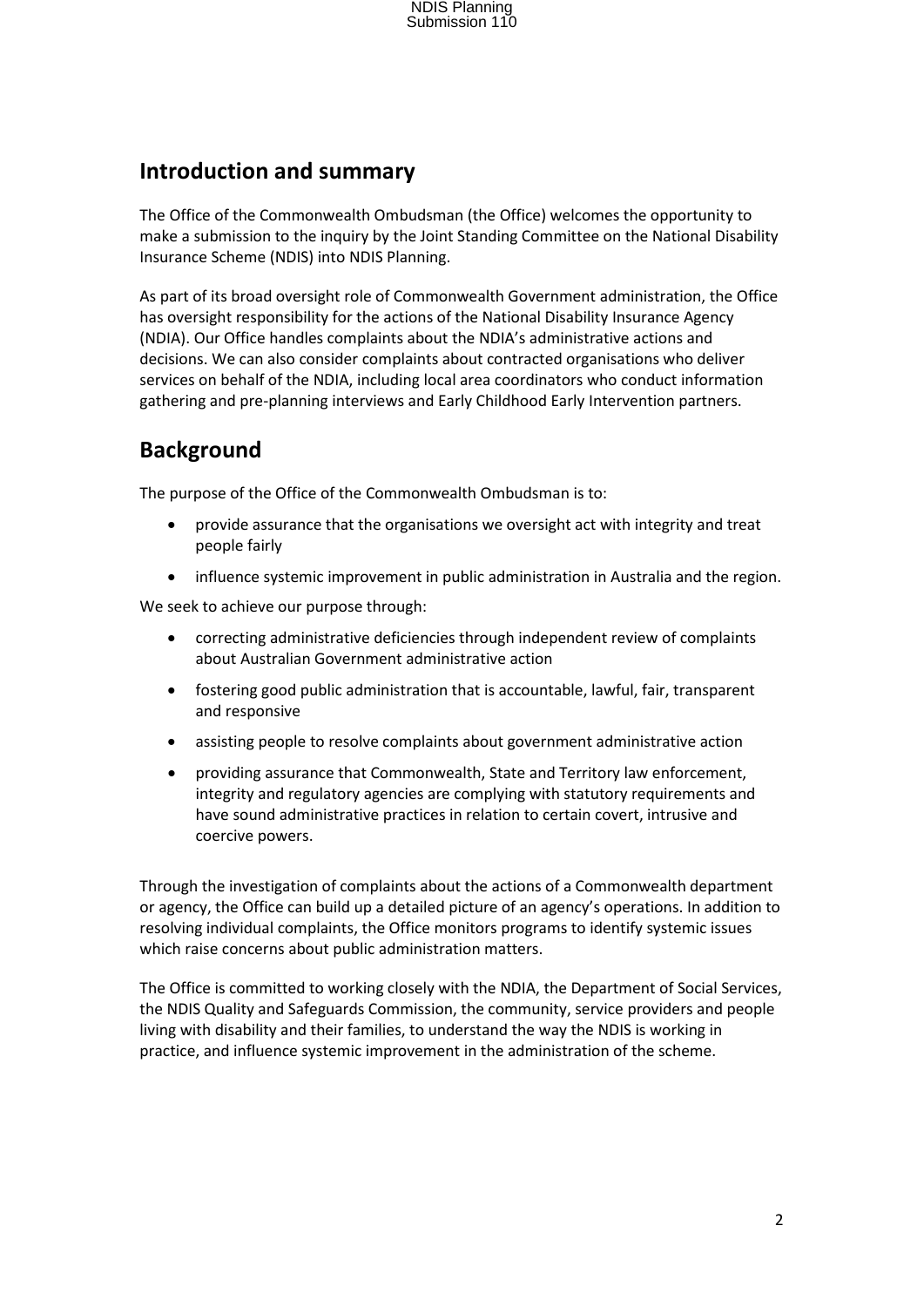## **Response to Terms of Reference**

This submission is informed by feedback received by our Office through complaints as well as from participants, families, carers, providers, advocates, community organisations and peak bodies.

It also reflects the issues and concerns raised with the NDIA through our regular engagement with the agency.

### **The incidence, severity and impact of Plan Gaps**

In 2018–19, the Office received 1,711 complaints about the NDIA. This is a 12 per cent increase in complaints received compared to 2017–18. During the same period the number of NDIS participants increased by 62 per cent. The most common issues raised in complaints were reviews (33 per cent) and planning (13 per cent).

The Office has observed delays with the NDIA undertaking a participant's scheduled plan review by the date nominated in the NDIA's business system. Even though under the *National Disability Insurance Scheme Act 2013* (the NDIS Act), plans only cease when they are replaced by another plan or a person ceases to be a participant in the scheme<sup>1</sup>, plans are lapsing in the NDIA's business system based on nominated review dates<sup>2</sup>, which in turn causes a gap in funding for plan supports for participants.

Through our investigation of individual complaints, we have observed a number of issues relating to plan gaps, including inconsistent processes for responding to plan gaps, a lack of clear communication, and a lack of guidance and/or training for staff.

#### **Inconsistent processes**

From our complaints, we observed the NDIA adopting inconsistent approaches to addressing plan gaps. In some cases, the NDIA took action to extend plans, sometimes for up to a further 12 months. In others, the NDIA allowed the plan to lapse and then when a new plan was approved (some time later), the agency subsequently extended the original plan up to the day before the commencement of the newly approved plan.

For those people whose plans were extended, particularly for long periods, we are concerned that participants may not have had the opportunity to raise any issues with their existing plans or to discuss changing support needs.

The Office has concerns about the potential for people whose plans have lapsed and were subsequently extended to a new plan, to be disadvantaged during the plan gap period, particularly if there was confusion between participants, providers and the NDIA about how supports could be accessed and paid for during plan gap periods.

For example, in one case, the NDIA advised the participant's plan was extended due to the agency not being able to complete a scheduled plan review meeting before the end date due to staff capacity. As a result of our investigation, the Office learned the NDIA's decision

<sup>&</sup>lt;sup>1</sup> *National Disability Insurance Scheme Act 2013* '(NDIS Act)' – s37<br><sup>2</sup> Under the NDIS Act, while the Chief Executive Officer may decide to review a participants' plan at any time, the CEO must conduct a review before the plan's review date (s 48(4) and(5) of the NDIS Act).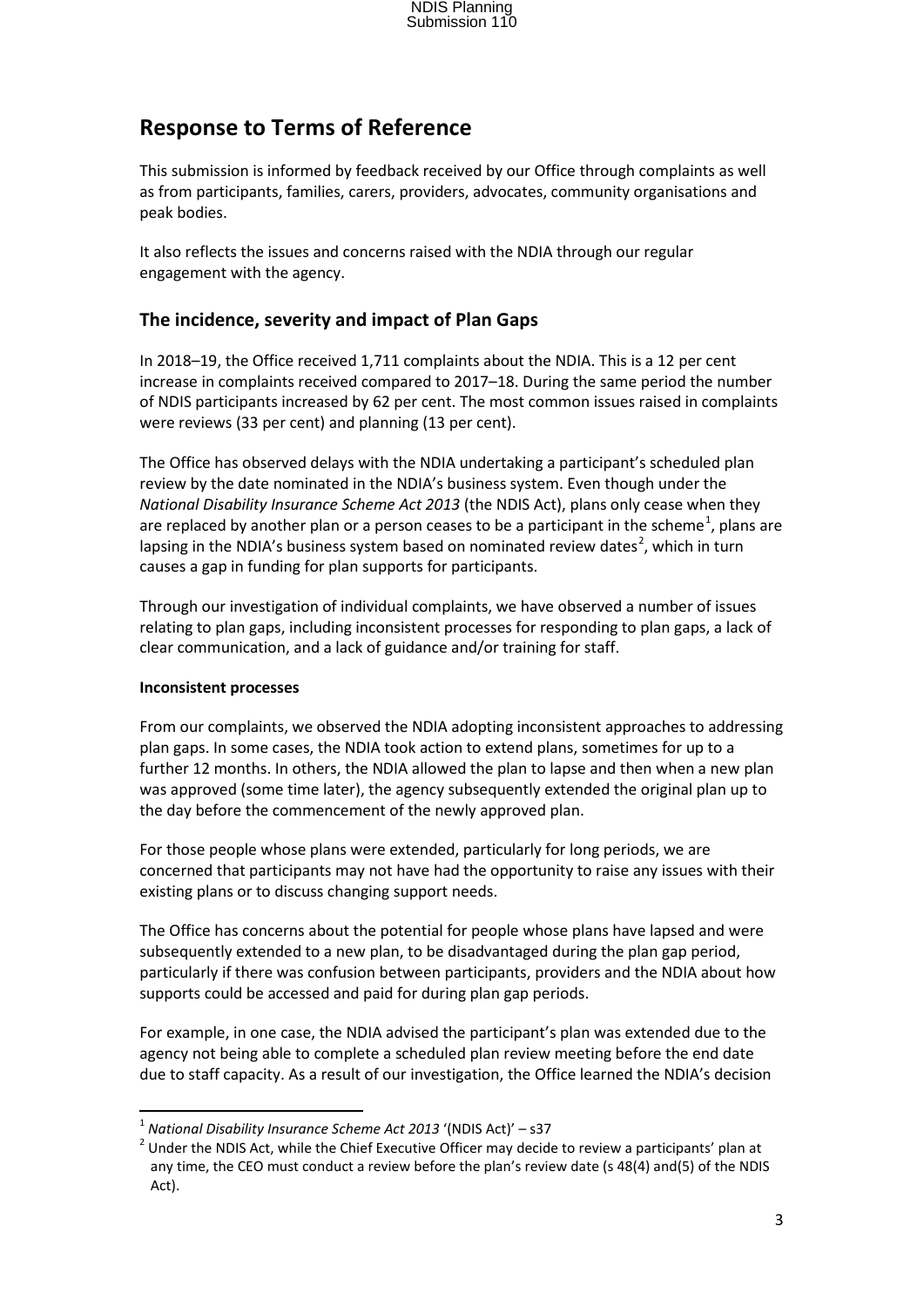to extend the participant's plan and not conduct a face-to-face review was in accordance with that particular NDIA regional office's process for the participant cohort, at the time, rather than a whole of agency policy or legislative provisions.

In another case, the NDIA confirmed the scheduled plan review had been delayed by around three months, in part due to a delay in requesting additional evidence from the participant. In this case the review resulted in an increase in funded supports for the participant. The policy applied by the NDIA in this case was that where a participant is waiting for a plan review and their plan has expired, it would cover the cost of supports that are in line with what the participant was receiving in their previous plan until it approves the next plan.

While we acknowledge NDIA's efforts to ensure it is not reducing participant's supports, we are concerned that NDIA has not applied this policy position consistently. We understand there may be circumstances where it is not possible to finalise a scheduled plan review before a previous plan lapses however, we consider it important for the NDIA to have consistent processes to ensure participants are not disadvantaged.

We understand, from 5 September 2019, the NDIA has implemented changes so that all plans that expired in the previous 28 days, or are due to expire in the next seven days, will be extended by 28 days. However, we note the automatic extension to plans does not address concerns about whether the plan is appropriate. Given the short period since the implementation of this process, we will continue to monitor these changes and any impact on complaints made to the Office.

#### **Communication**

A recurring theme in complaints to the Office, has been the lack of communication between the NDIA and participants regarding plan gaps, particularly:

- when the NDIA will undertake the plan review
- what the participant can do if funds in the plan are exhausted or are about to be exhausted
- how the participant can access funding during the gap.

In some cases, we saw participants pay for services directly during the plan gap period and then seek reimbursement from the NDIA. In other cases, we saw participants not provided with clear information about how to access and pay for supports during the plan gap period.

By way of example, one complainant advised us they had attempted multiple times over a two and a half year period to organise a review meeting for their child who is a NDIS participant. As a result, they were unable to raise any issues regarding the appropriateness and reliability of the supports provided. Until recently, there was a lack of clear information on the NDIA website about how participants could access services during plan gap periods and how (and when) providers could make claims for payment.

Given the importance of supports, particularly supports for daily personal activities, it is critical that participants have access to these supports during plan gap periods. It is also important that there is clear and accessible communication for participants and providers about plan gaps, how to access supports during plan gap periods, and the status of scheduled reviews.